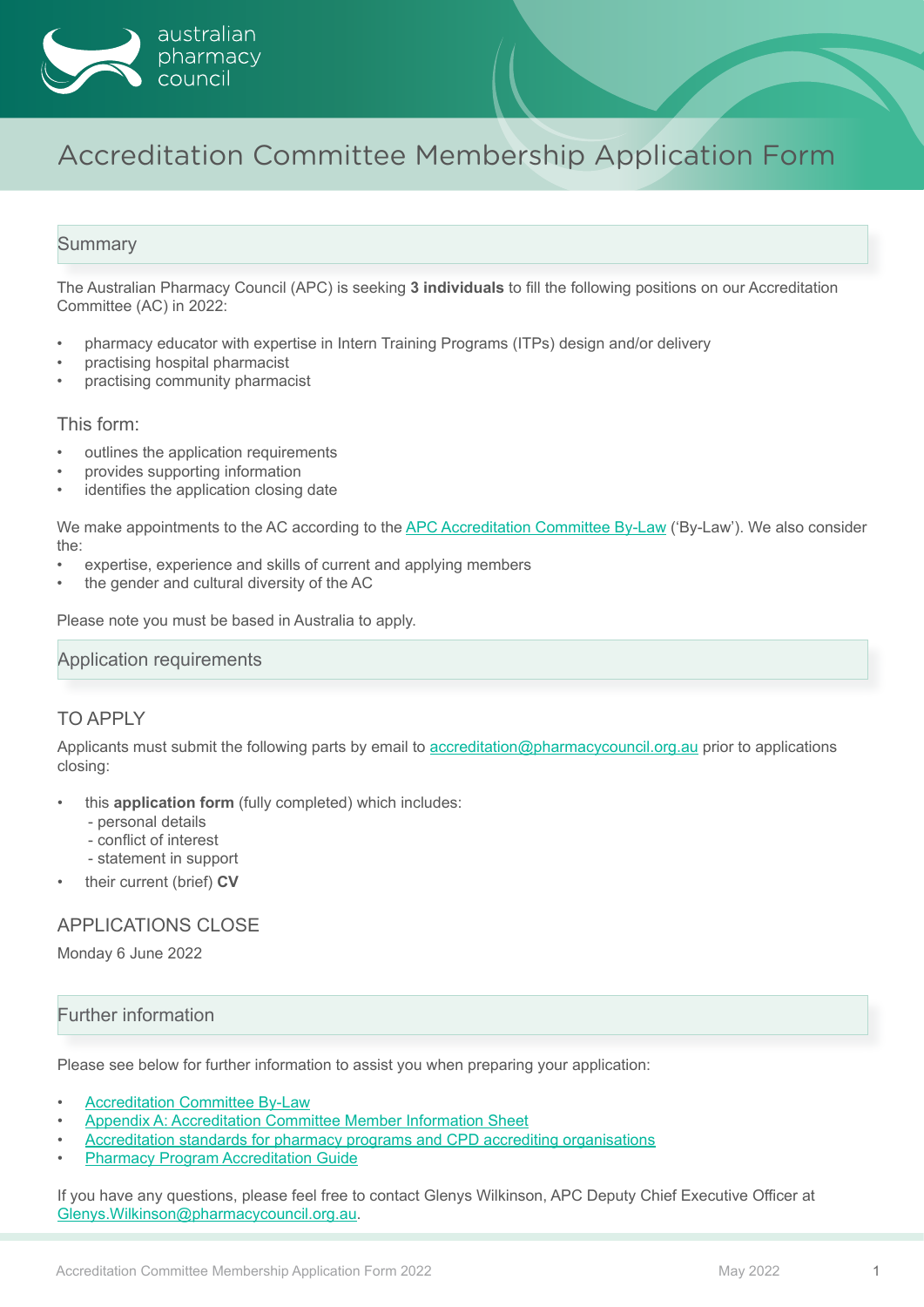|                                                                                                                                                                                                                                                          |           |                              | australian<br>pharmacy<br>council |  |
|----------------------------------------------------------------------------------------------------------------------------------------------------------------------------------------------------------------------------------------------------------|-----------|------------------------------|-----------------------------------|--|
|                                                                                                                                                                                                                                                          |           |                              |                                   |  |
| Select the AC position(s) you are applying for (you may choose to apply for more than one position if you meet the requirements)                                                                                                                         |           |                              |                                   |  |
| Pharmacy educator with expertise in ITP design and/or delivery                                                                                                                                                                                           |           |                              |                                   |  |
| Practising hospital pharmacist                                                                                                                                                                                                                           |           |                              |                                   |  |
| Practising community pharmacist                                                                                                                                                                                                                          |           |                              |                                   |  |
| <b>Personal details</b>                                                                                                                                                                                                                                  |           |                              |                                   |  |
| <b>Title</b>                                                                                                                                                                                                                                             | Full name |                              |                                   |  |
| Phone                                                                                                                                                                                                                                                    | Email     |                              |                                   |  |
| Postal address                                                                                                                                                                                                                                           |           |                              |                                   |  |
| <b>Employment details</b>                                                                                                                                                                                                                                |           |                              |                                   |  |
| Workplace                                                                                                                                                                                                                                                |           |                              |                                   |  |
| <b>Position title</b>                                                                                                                                                                                                                                    |           |                              |                                   |  |
| <b>Pharmacist registration status</b>                                                                                                                                                                                                                    |           |                              |                                   |  |
| I am currently registered without conditions.<br>Please note: If you are a currently registered pharmacist, you must hold<br>general registration without conditions.                                                                                    |           | Ahpra registration<br>number |                                   |  |
| I do not currently hold pharmacist registration in Australia.                                                                                                                                                                                            |           |                              |                                   |  |
| <b>Conflict of interest details</b>                                                                                                                                                                                                                      |           |                              |                                   |  |
| Applicants may have an association with one or more APC accredited degree program, ITP, or CPD accrediting<br>organisation. This does not preclude an individual from being a member of the AC as APC has an ongoing process to<br>manage any conflicts. |           |                              |                                   |  |
| Do you have a potential conflict with any APC accredited pharmacy degree program, ITP, or CPD accrediting<br>organisation?                                                                                                                               |           |                              |                                   |  |
| Yes<br>Not sure<br><b>No</b>                                                                                                                                                                                                                             |           |                              |                                   |  |
| If you answered yes or not sure, please provide details of the potential conflict(s) here:                                                                                                                                                               |           |                              |                                   |  |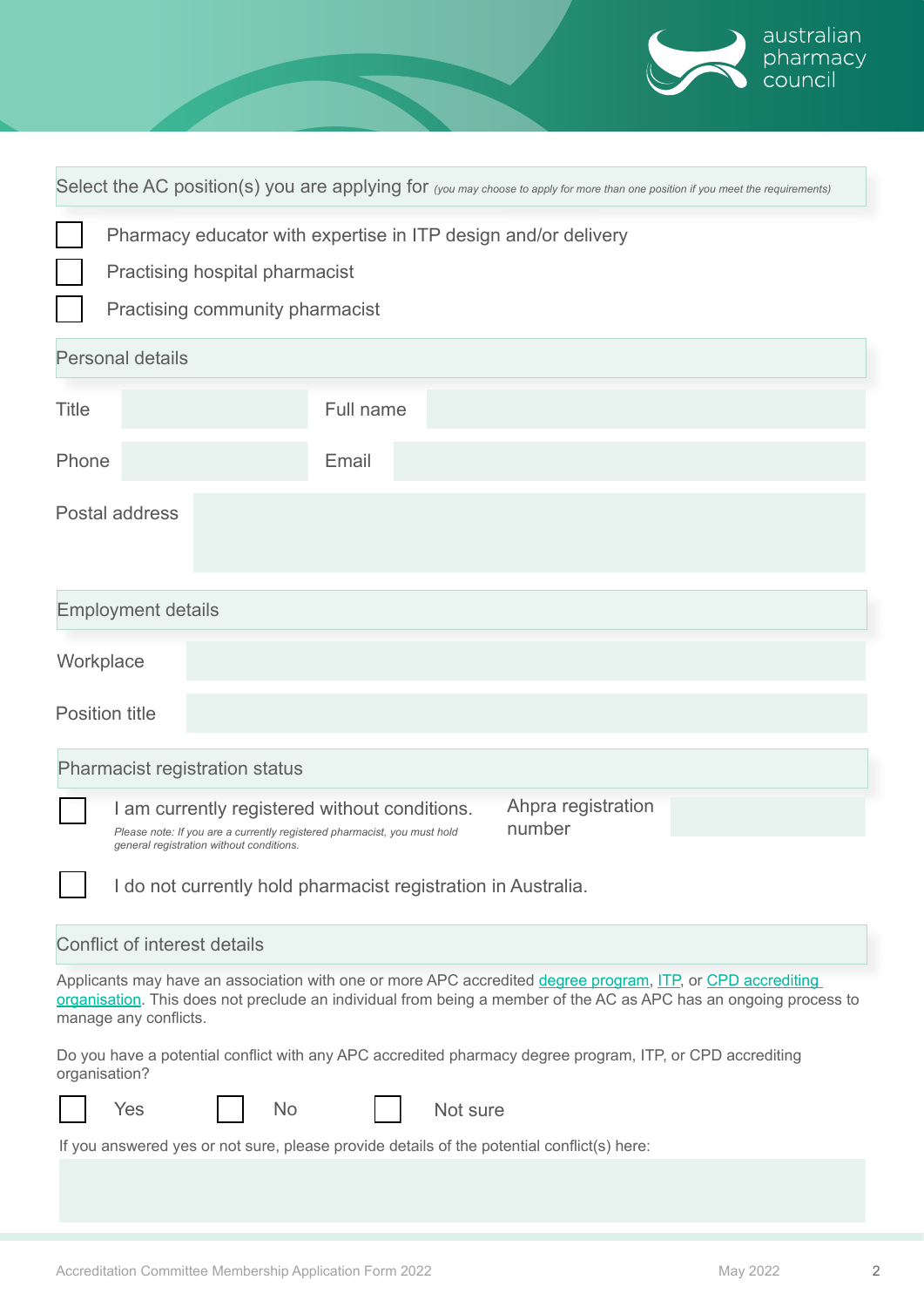

# Statement in support

Please submit a brief statement (up to 250 words) outlining:

- why you are interested in joining the APC AC
- how your knowledge and skills align with the requirements of the position(s) you are applying for
- how your knowledge and skills will contribute to the work of the AC
- your understanding of the [accreditation standards](https://www.pharmacycouncil.org.au/education-provider/standards/) we use to accredit pharmacy programs and CPD accrediting organisations

(**NOTE:** statements should be informed by the [AC By-Law](https://www.pharmacycouncil.org.au/who-we-are/governance/accreditation-committee/) and [Information Sheet](#page-3-0) referenced on page 1)

## **Declaration**

I acknowledge the role and responsibilities of being a member of the AC as described in [appendix A](#page-3-0) if I am appointed to the AC. This includes the time commitment involved in attending AC meetings and the significant pre-reading involved in preparation for meetings.

| Full name | Signature | Date |
|-----------|-----------|------|
|           |           |      |
|           |           |      |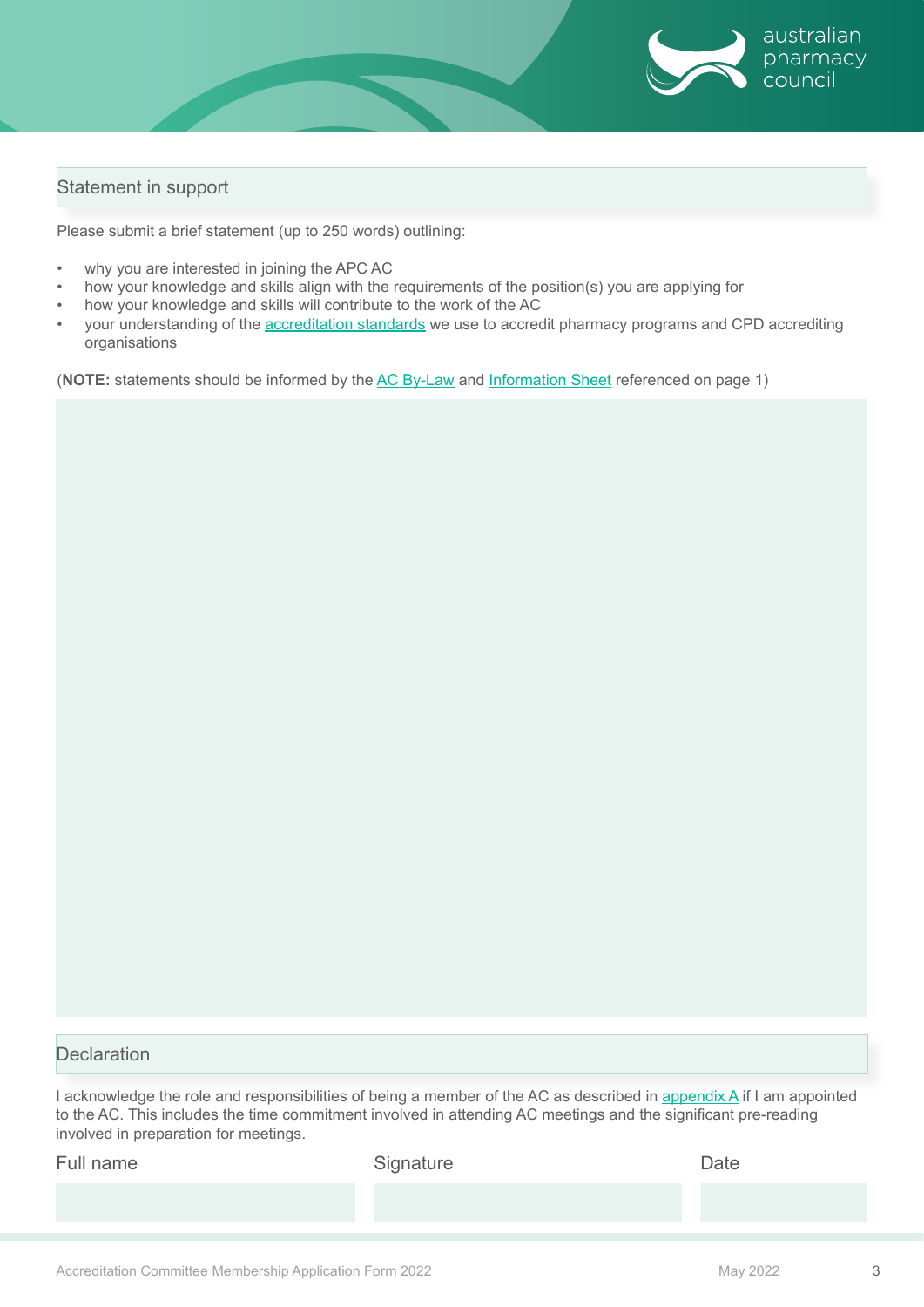<span id="page-3-0"></span>

# Appendix A: Accreditation Committee Information Sheet

### APC Background

APC is the independent accrediting authority for pharmacy education and training. We operate as part of the National [Registration and Accreditation Scheme](https://www.health.gov.au/initiatives-and-programs/national-registration-and-accreditation-scheme) (NRAS) and work under delegation from the [Pharmacy Board of Australia](https://www.pharmacyboard.gov.au/) (PharmBA).

One of our primary accreditation roles is the quality assurance of pharmacy programs. This ensures that pharmacists have the skills and knowledge to deliver effective health care that meets the changing needs of the community.

Accreditation Committee (AC) role

The [Accreditation Committee](https://www.pharmacycouncil.org.au/who-we-are/governance/accreditation-committee/) (AC) is an operational committee of the APC that reports to the CEO. As described in the [AC By-Law](https://www.pharmacycouncil.org.au/who-we-are/governance/accreditation-committee/), the role of the AC is to:

- Decide and monitor the accreditation of pharmacy degree and intern training programs, and CPD accrediting organisations against the relevant [accreditation standards](https://www.pharmacycouncil.org.au/education-provider/standards/).
- Report accreditation decisions on matters that fall under the [National Law](https://www.ahpra.gov.au/about-ahpra/what-we-do/legislation.aspx) to PharmBA.
- Make recommendations to the APC Board on matters such as granting, extending, revoking the accreditation of an international degree program.
- Undertake other tasks referred to it by the CEO.

#### Member appointments

As described in the [AC By-Law,](https://www.pharmacycouncil.org.au/who-we-are/governance/accreditation-committee/) members are appointed for a 3-year term, and are eligible for a maximum of 3 terms.

# Meetings

#### **Frequency**

The AC usually meets **5 times a year** (the [By-Law](https://www.pharmacycouncil.org.au/who-we-are/governance/accreditation-committee/) allows for up to 6 meetings a year).

### Format

AC meetings are held via a combination of face to face and online formats:

- **• Face to face meetings** are held in Canberra. Please allow a full day inclusive of travel for these meetings. (AC members who live in a remote/regional area may need to travel the day before and/or day after a face to face meeting.)
- **• Online meetings** are usually 4 hours long.

The duration of individual meetings may vary depending on the specific agenda items to be considered.

#### **Scheduling**

It is expected that AC members attend all meetings. Meeting dates are confirmed in the third quarter of the year prior to enable planning. As a guide, in 2022 we will have [meetings](https://www.pharmacycouncil.org.au/who-we-are/governance/accreditation-committee/) in March, June, August, October and December, and all meetings are held on a Tuesday.